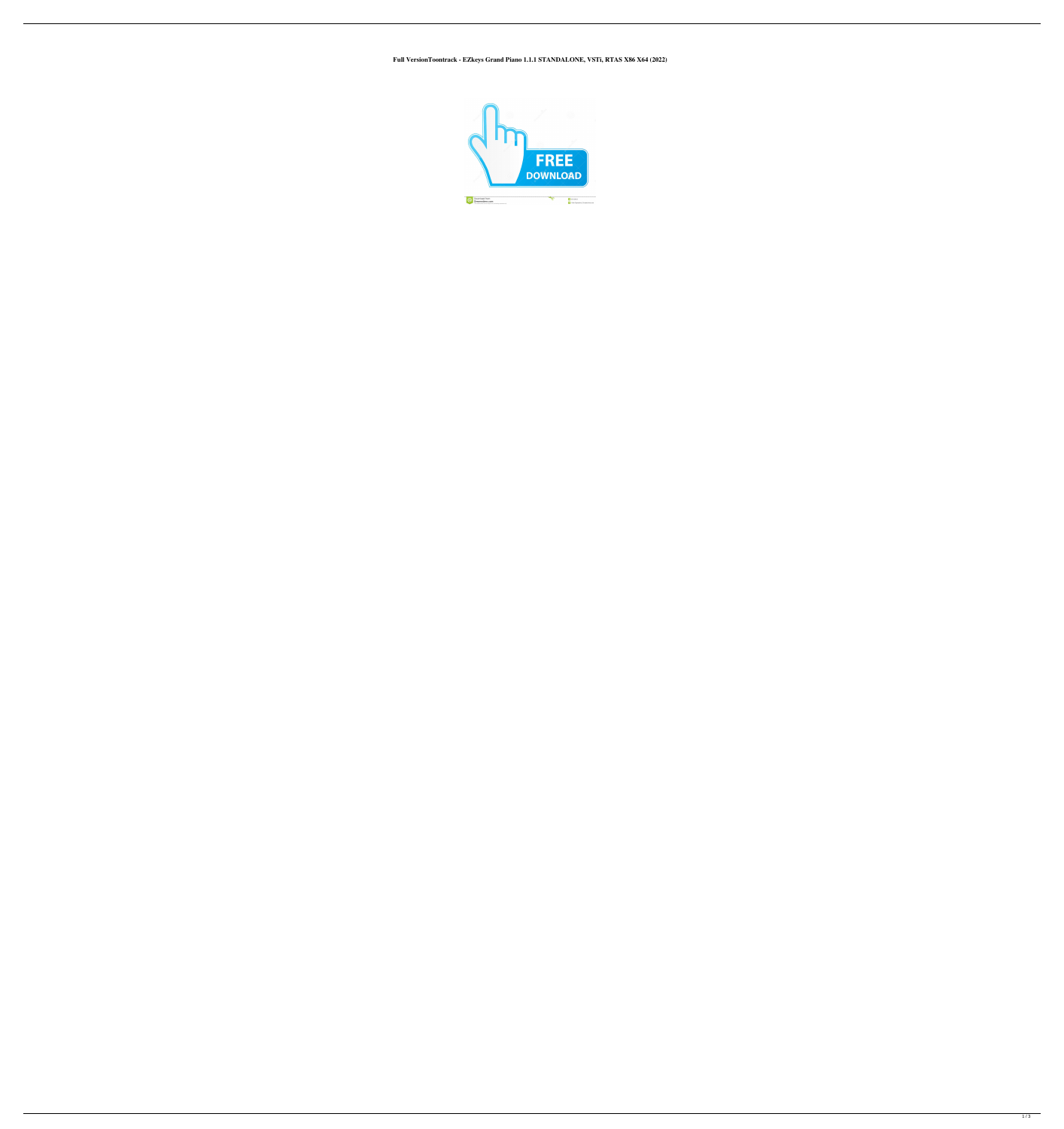And more, is a truly remarkable instrument. Features 24 Intuitive Instruments – with one shape, you can play anything on the keyboard. Play in four octaves, with great precision, play chords or solo at the same time. Songwriting and Arranging – more than 30 preset melodies, when you put the song title on the top line, and choose the key and the tempo. You can even create your own song, let your songs fly. The ultimate piano – the ideal instrument to discover, including any type of music style. A total palette of effects – read a song, and then feel like you're actually there. With 26 effects (including 15 virtual instruments and 11 drum machines), you can create your own unique sound. Professional songwriter – for music production, composition and songwriting, the professional songwriter that has built a reputation as an artist of versatile skills. 1. Songwriting Assistant Writing a song, is the song is never an easy task. But this is much easier with the assistance of Music Assistant. Music Assistant is a powerful application that will help you easily to write a song in the most convenient way. It allows you to choose from among any of the existing pop songs, classical, jazz, ballad, alternative and so on. All you have to do is to choose any song from the list, to write a new one. After that, you can view the lyrics, chords, instruments, and the guitar. What's more, you can even write a new lyrics for the song, by simply adding the lyrics and setting the song to a new one. Music Assistant can be used to create your own songs, for all kinds of artists. Also, you can share your song, via social network to get others' feedback and tips. 2. eKey – Fade in or Out Vocal eKey is an outstanding music software that will provide you with a software that provides a "Damp or Dry" effect for your audio. In short, eKey is a combination of a vocoder and a pitch shifter. With eKey, you can obtain a vocoder effect, with the pitch shifting function. The steps for using the software eKey are very simple. You simply insert the song you wish to manipulate into the app. In addition to